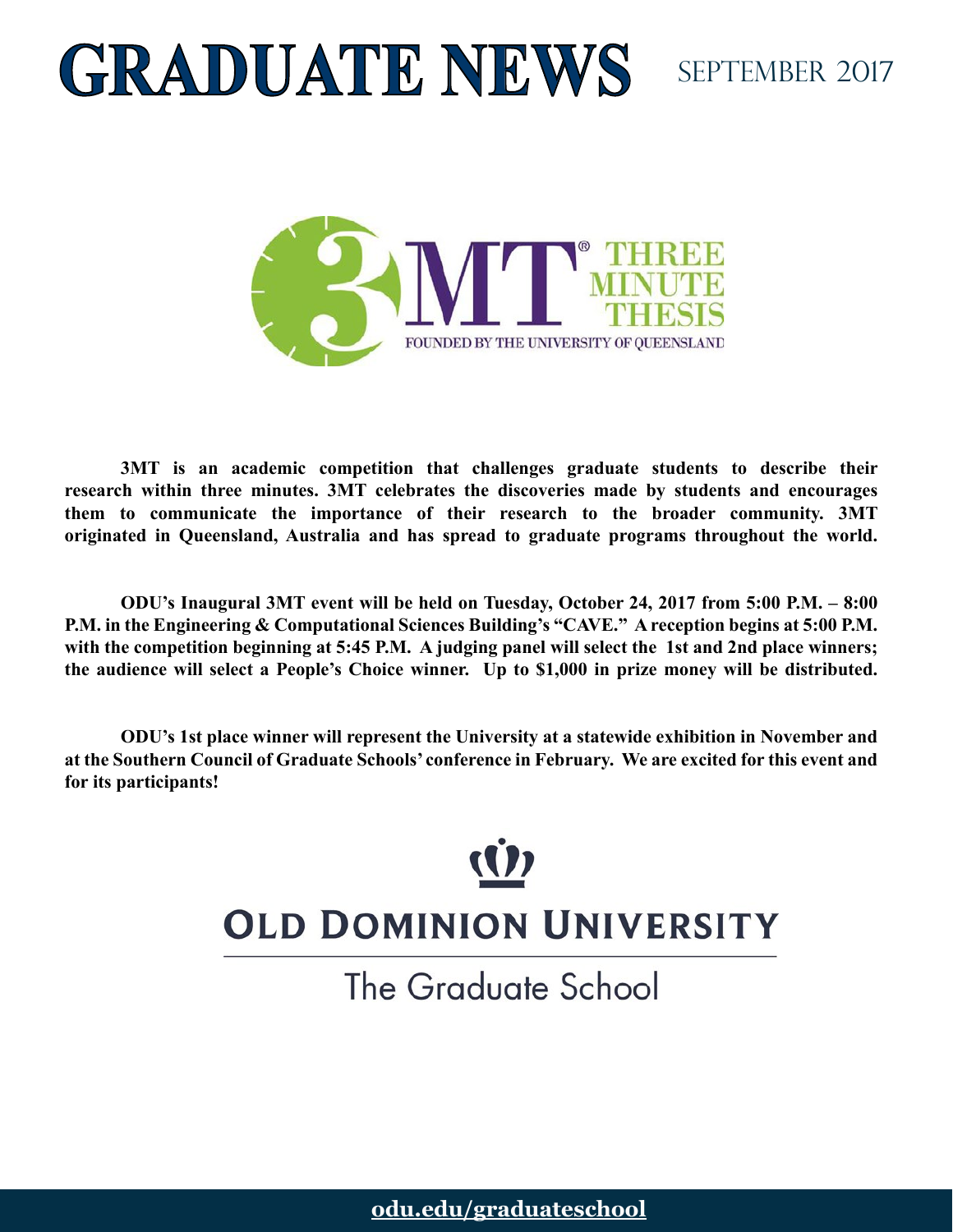#### **Graduate Student Success & Professional Development Events**

EndNote Workshop September 12, 2:00 P.M. - 3:00 P.M. September 22, 11:00 A.M. - 12:00 P.M. (Perry Library, Rm 1306) \*\* Email [nschafer@odu.edu](mailto:nschafer%40odu.edu) to register\*\*

Preparing Future Professionals (PFP) Certificate Q&A Session October 5, 12:30 P.M. - 1:30 P.M. (Learning Commons 1310) PIZZA and drinks served at 12:00 P.M.

Preparing Future Professionals (PFP) Certificate ONLINE Q&A Session October 17, 6:00 P.M. - 7:00 P.M. (via WebEx: https://odu.webex.com/meet/jyusuf )

Fall Career Fair October 17, 10:30 A.M. - 2:30 P.M. (Ted Constant Center) \*\* Register via Career4Monarch, [https://www.odu.edu/cds/](https://www.odu.edu/cds/careers4monarchs) [careers4monarchs](https://www.odu.edu/cds/careers4monarchs) \*\*

Creating Dynamic Presentations: Strategies, Tools, and Techniques October 18, 1:30 P.M. - 3:30 P.M. (Gornto 101) \*\* Register via CLT,<http://clt.odu.edu/facdev/>\*\*

PFF Workshop: Teaching Advice from the Trenches October 20, 12:00 P.M. - 2:00 P.M. P.M. (Learning Commons 1310 - 1311 or via WebEx: [http://bit.ly/PFF\\_WebEx](http://bit.ly/PFF_WebEx) )

Working Wednesday: Acing the Interview October 25, 12:00 P.M. - 1:00 P.M. (Career Commons, 2202 Webb) \*\* Register via Career4Monarch, [https://www.odu.](https://www.odu.edu/cds/careers4monarchs) [edu/cds/careers4monarchs](https://www.odu.edu/cds/careers4monarchs) \*\*

ICPSR Workshop October 26, 12:20 P.M.- 1:20 P.M. (Perry Library, Rm 1306) \*\* Email [jrhoades@odu.edu](mailto:%20jrhoades%40odu.edu) to register\*\* Learn about the NEW Career Pathways Program! <https://sites.wp.odu.edu/careerpathways/>

Preparing Future Professionals (PFP) program: <https://sites.wp.odu.edu/pfp/>

#### Want more info and A CURRENT CALENDAR?

Go to: https://sites.wp.odu.edu/gs101

Contact: Dr. Wie Yusuf ( [jyusuf@odu.edu](mailto:jyusuf%40odu.edu) )

Use the QR Code below:



#### **Additional Events Advertised By The Office Of Research**

Science Pub Toast 2406 Colonial Ave. Norfolk September 6, 2017 6:00 P.M. - 8:00 P.M.

Grant Forward Training Workshop October 24, 2017 12:00 P.M. - 1:00 P.M. University Testing Center - 1105 Student Success Center Science Pub Smartmouth Brewing Co. 1309 Raleigh Ave, Norfolk, VA 23507 October 26 6:00 P.M. - 7:30 P.M.

Science Pub Commonwealth Brewing Company - Virginia Beach 2444 Pleasure House Rd, Virginia Beach, VA 23455 November 15 6:00 P.M. - 7:30 P.M.

#### **odu.edu/graduateschool odu.edu/graduateschool**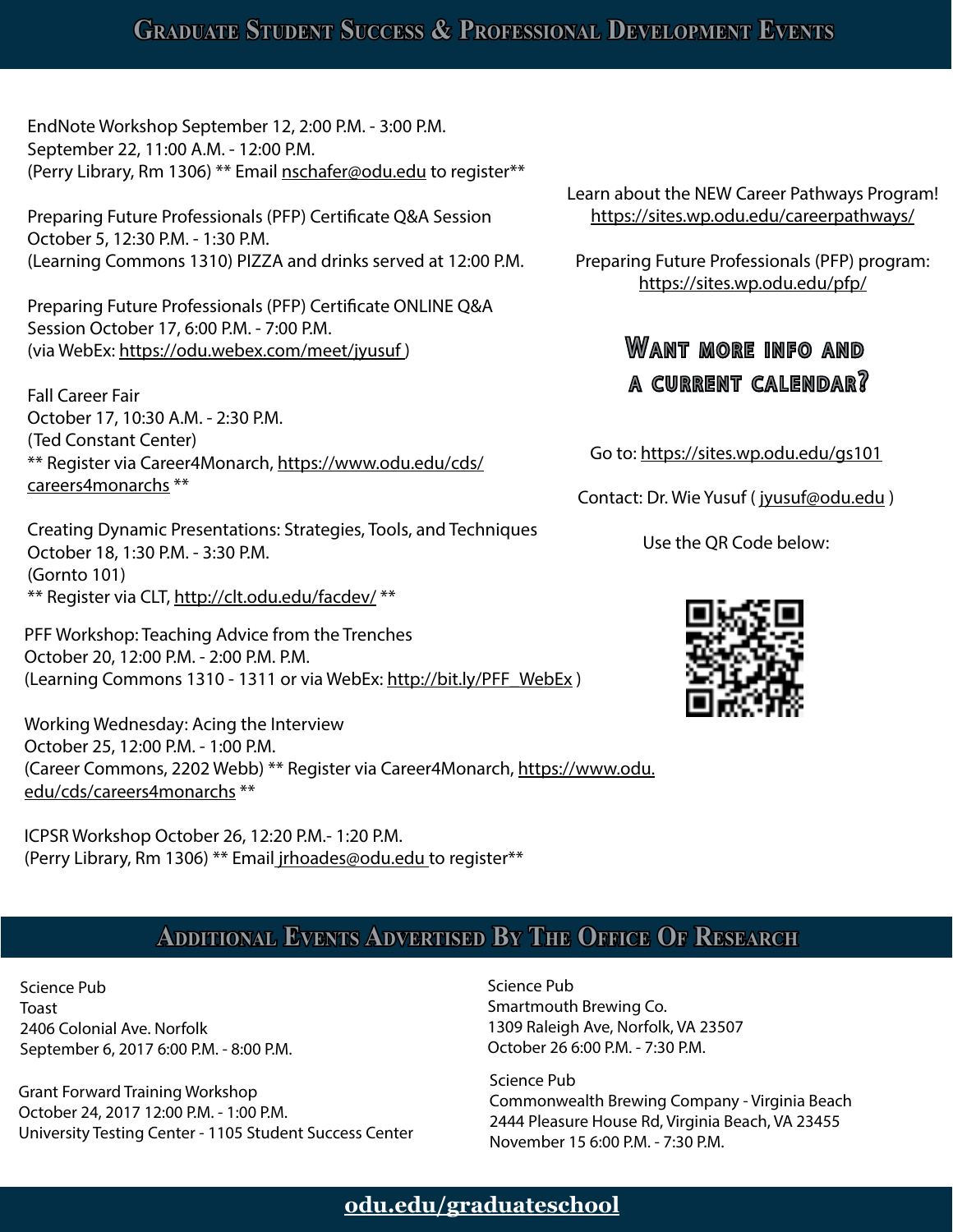The doctoral program in International Studies has invi Glover, to speak on "A Dirty Dilemma: Determinants of Electronic Waste VSGC Scholarship and the SMART Scholarship, Importation." The talk will be held from 3:00 P.M. to 4:00 P.M. on Thursday, September 14, in BAL 9024. The department will hold an inspace and defense technological innovations. informal reception before the talk at 2:30 P.M.

#### Upcoming Presentations From The Department of Communication Disorders and Special EDUCATION DARDEN COLLEGE OF EDUCATION

Graduate students in the Department of Communication Disorders and Special Education (CDSE) in the Darden College of Education are presenting their research at several professional meetings in Fall 2017.

In October, at the 39th International Conference on Learning Disabilities in Baltimore, Maryland, Mindy Gumpert will present on a discussion panel titled "Students with Learning Disabilities and Writing: A Challenging Combination" and on a joint poster titled "Writing Interventions for Learning Disabilities: An Appraisal of Systematic Reviews" with her fellow students Jane Roitsch and Alisha Springle, along with their CDSE faculty mentors.

In November, at the meeting of the American Speech-Language-Hearing Association in Los Angeles, California, Jane Roitsch, Alisha Springle, and Mindy Gumpert along with CDSE faculty mentors will present a joint poster titled "Executive Function and Writing Disability: A review of Systematic Reviews & Meta-Analyses." Lauren Wynant, with faculty mentor Anne Michalek, will present a poster titled "Small Pieces, Bigger Picture: An Update on Evidence-Based Language Interventions for Preschoolers with Hearing Impairment."

#### G **Past Awards and Presentations**

Johnathon Upperman was awarded the which promote national interests and strengths

Mark Ledbetter received the Phil Wohl Award last April, which goes out to outstanding students in Mathematics and Statistics.

Monika Arora presented a paper at the Eastern North American Region (ENAR) 2017 conference on 'Poisson Regression Models for Zero and K Inflated Count Data' on March 12-15, 2017 in Washington D.C.

Last month, Joedian Morris, a PhD student in the Chemistry and Biochemistry Department, within Dr. Guijun Wang's group, received the Fall 2017 Virginia Tech Graduate Student Symposium, Graduate Student Travel Award for the American Chemical Society National Meeting in Washington, DC.

Lisa Phalen, a PhD student in Special Education, recently presented her research at the Thompson Center Autism Conference in St. Louis, Missouri. Her presentation was titled "The Educational Effects of Sensory Processing Deficits in Autism Spectrum Disorder."

Engineering Management & Systems Engineering (ESME) PhD Students, Unal Tatar, Mustafa Canan, Omer Keskin, Omer Poyraz, and Goksel Kucukkaya established the Cyber Security Student Association, which won the Student Organization of the Year Award. In addition, they helped Dr. Ariel Pinto, an ESME professor, secure an NSA Grant to Develop a Cybersecurity Program.

#### **New Student Spotlight**

## Out Of State Student : Colleen Miller, of Batten Arts and Letters, History

Please give a warm welcome to one of our newest, shining students, Colleen Miller. She came from Rhode Island, winning the prestigious James Madison Memorial Fellowship, designed for scholarship of American History and the Constitution, by those interested in teaching history. She is currently pursuing her MA in History in the Batten College of Arts and Letters and will take a variety of courses with our faculty members, exploring constitutional issues from a variety of historical viewpoints. Information on the Fellowship is here http://www.jamesmadison.gov/ for those interested in applying for future awards.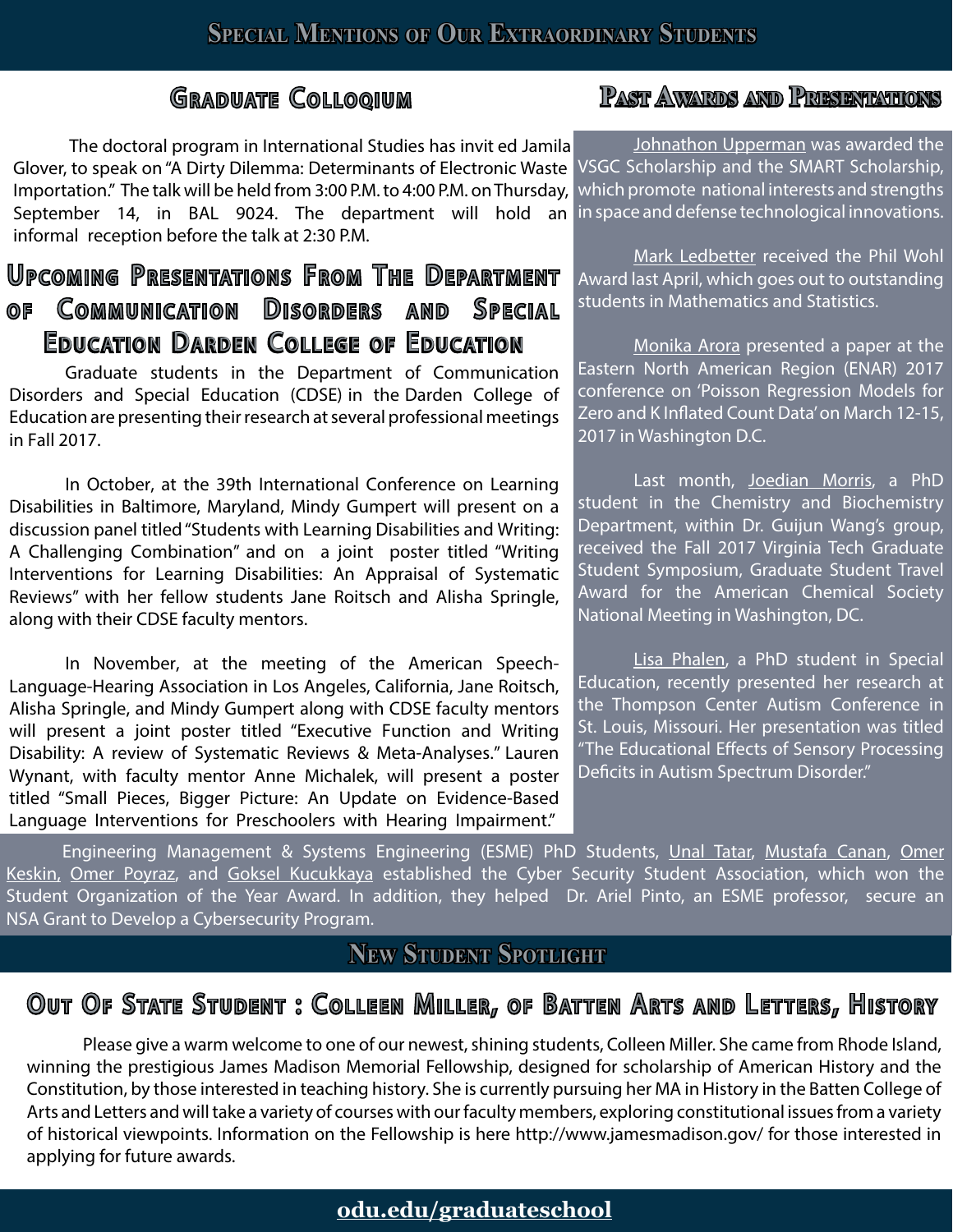#### Grants (Make sure to Periodically check Grants.gov for Funding Sources)

As a student or faculty, funding may not always be easy, but thankfully, there are several sources that can be utilized. One of which is [Grants.gov](https://Grants.gov) wherein grants are listed en masse for you to peruse. Seek out your graduate program director for assistance in applying. Some grants of notice are listed below.

PA-16-162 NIH Small Research Grant Program (Parent R03) HHS-NIH11 March 31, 2016 - May 7, 2019

The NIH Small Research Grant Program supports small research projects that can be carried out in a short period of time with limited resources. This program supports different types of projects including pilot and feasibility studies; secondary analysis of existing data; small, self-contained research projects; development of research methodology; and development of new research technology.

Award Ceiling: \$50,000 Award Floor: \$N/A

PAS-TOKYO-FY2017-0001 Small Grants Program DOS November 7, 2016 - September 30, 2017

The U.S. Embassy Tokyo Public Affairs Section (PAS) of the U.S. Department of State is pleased to announce that funding is available through its Public Diplomacy Small Grants Program. This annual notice of funding opportunities outlines the funding priorities and areas of interest, as well as procedures for submitting requests for funding. Please note that this notice supplements specific notices of funding opportunities that may be posted both here and on other relevant sites throughout the year. Any organization interested in applying for funding should carefully follow all instructions.

Award Ceiling: \$100,000 Award Floor: \$1,000

**A**L-17-001 Language and Culture Education for Underprivileged Groups DOS-ALB August 10, 2017 - September 11, 2017

The Public Affairs Office of the US Embassy in Tirana, Albania, pending availability of funds, not to exceed \$30,000 USD, announces a notification of funding opportunity (NOFO) to support a one year English language course for underprivileged groups in Albania with the goal to help economically disadvantaged students develop a foundation of English language, leadership and advocacy skills, and knowledge of U.S. culture and values. The program should be planned to take place during October 2017 – September 2018. The grantee will take responsibility for selecting instructors, participants, identifying venues, and preparing a full curriculum, in cooperation with the Public Affairs Section at the U.S. Embassy in Tirana.

Award Ceiling: \$30,000 Award Floor: \$25,000

#### **CORNER UPDATES**

Do you stand within the top 15% of your class? If so, there's a place for you within the Golden Key International Honor Society. Join more than 2 million undergraduates, graduates, and alumni across the world. Membership grants access to service events, networking, exclusive study and travel opportunities abroad, scholarships, and more. Find out if you qualify at:

[https://www.joingoldenkey.org/find-out-if-i-qualify.](https://www.joingoldenkey.org/find-out-if-i-qualify)

Free on Constitution Day (Thursday, September 21st) and in the mood for an enriching talk? If so, consider a lecture presented by Dr. John Corvino, a professor of Philosophy at Wayne State University, in Batten Arts and Letters 1012. The event is hosted by ODU's Institute for Ethics and Public Affairs, in the Department of Philosophy and Religious Studies. The title of Dr. Corvino's talk is "Let Them Eat Cake: Same-Sex Weddings and the First Amendment." Expect a lively lecture and discussion afterward.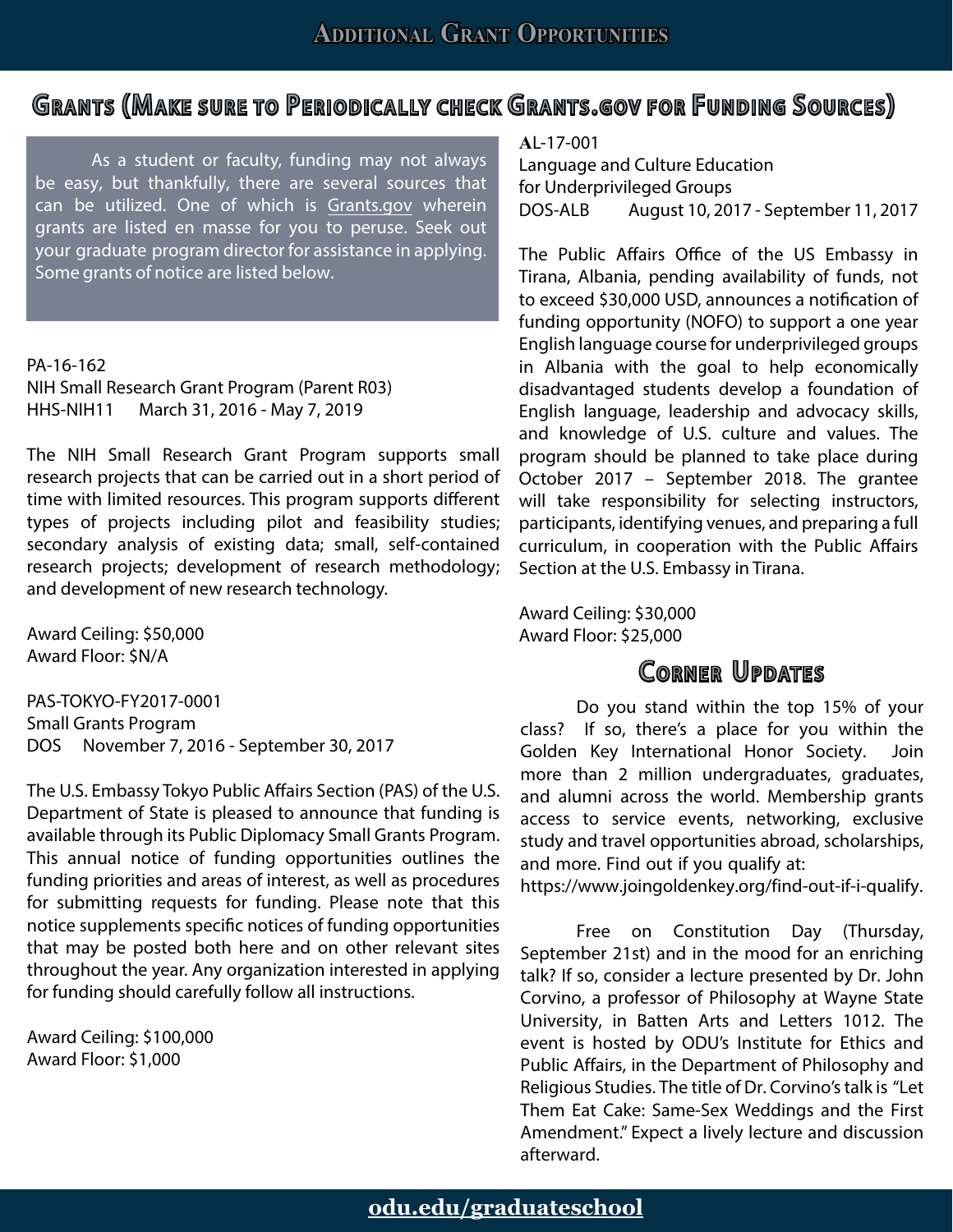#### Various Fellowships -- Apply Early and Search with Vigilance

The Virginia Museum of Fine Arts Fellowship Program Source: The Virginia Museum of Fine Arts Details and form: [https://vmfa.museum/programs/](https://vmfa.museum/programs/college/visual-arts-fellowships/) [college/visual-arts-fellowships/](https://vmfa.museum/programs/college/visual-arts-fellowships/) Groups targeted: Arts and Letters and Sciences Amount: \$6,000 Deadline: November 3, 2017

National Institute of Standards and Technology (NIST) Graduate Student Measurement Science and Engineering (GMSE) Fellowship Program

Source: The National Physical Science Consortium

Details and form: [https://npsc.onlineapplications.net/ap](https://npsc.onlineapplications.net/applications/)[plications/](https://npsc.onlineapplications.net/applications/) 

Groups Targeted: Engineering, Health Sciences, and Sciences

Amount: \$20,000

Deadline: November 30, 2017 (Online Application) / December 8, 2017 (In-progress Applications)

Naval Research Enterprise Internship Program Source: US Navy Details:<https://nreip.asee.org/details> Form: <https://nreip.asee.org/apply> Groups targeted: Variable Based On Lab Amount: \$10,800 Deadline: October 31, 2017

Alfa Fellowship Program Source: Alfa Fellowship Program Details:<http://www.alfafellowship.org/> Groups targeted: Strome, Arts and Letters, Education Amount: TBA - Stipend + Housing (International) Deadline: December 1, 2017

The Virginia Museum of Fine Arts Fellowship Program Source: The Virginia Museum of Fine Arts Details: [https://www.smithsonianofi.com/fellowship-op](https://www.smithsonianofi.com/fellowship-opportunities/james-smithson-fellowship-program/)[portunities/james-smithson-fellowship-program/](https://www.smithsonianofi.com/fellowship-opportunities/james-smithson-fellowship-program/) Groups targeted: PostDocs (Arts and Letters, Education, Sciences, Engineering, Health Sciences) Amount: \$53,000 Deadline: Opens September 2017

The Enid A. Haupt Fellowship In Horticulture Source: The Smithsonian Gardens Details: [http://gardens.si.edu/get-involved/](http://gardens.si.edu/get-involved/enid-haupt-fellowship.html) [enid-haupt-fellowship.html](http://gardens.si.edu/get-involved/enid-haupt-fellowship.html) Groups targeted: Arts and Letters, Sciences, Health Sciences, and Engineering Amount: \$26,000/yr or \$13,000/6mo Deadline: July 1, 2017

Link Foundation Energy Fellowship Source: Link Foundation Details:<http://www.linkenergy.org/apply.html> Groups targeted: Sciences and Engineering Amount: \$29,000/year Deadline: December 1, 2017 (Applications)/December 14 (References)

AICPA Fellowship for Minority Doctoral Students Source: The American Institute of CPAs Details: [http://www.aicpa.org/Career/DiversityInitia](http://www.aicpa.org/Career/DiversityInitiatives/Pages/fmds.aspx)[tives/Pages/fmds.aspx](http://www.aicpa.org/Career/DiversityInitiatives/Pages/fmds.aspx) Groups targeted: Strome Amount: \$12,000 Deadline: [academics@aicpa.org](academics%40aicpa.org)

#### CORNER UPDATES

Planning to complete the FAFSA for the 2018-2019 school year? There are important changes to keep in mind. Early filing for the Free Application of Student Aid has been changed to October 1, 2017. Additionally, Old Dominion University has followed suit and modified their priority date. The new date is January 1, 2018 instead of February 15, 2018. Funding consideration is on a First-Come basis.

Considering teaching or research abroad as a good will ambassador for the United States? Click here for more information. On-Campus info sessions can be found here. The last session is Friday, September 15, 2017. Alternatively you can contact Sharon at [oip@odu.edu](mailto:oip%40odu.edu) or call 757-683-6128.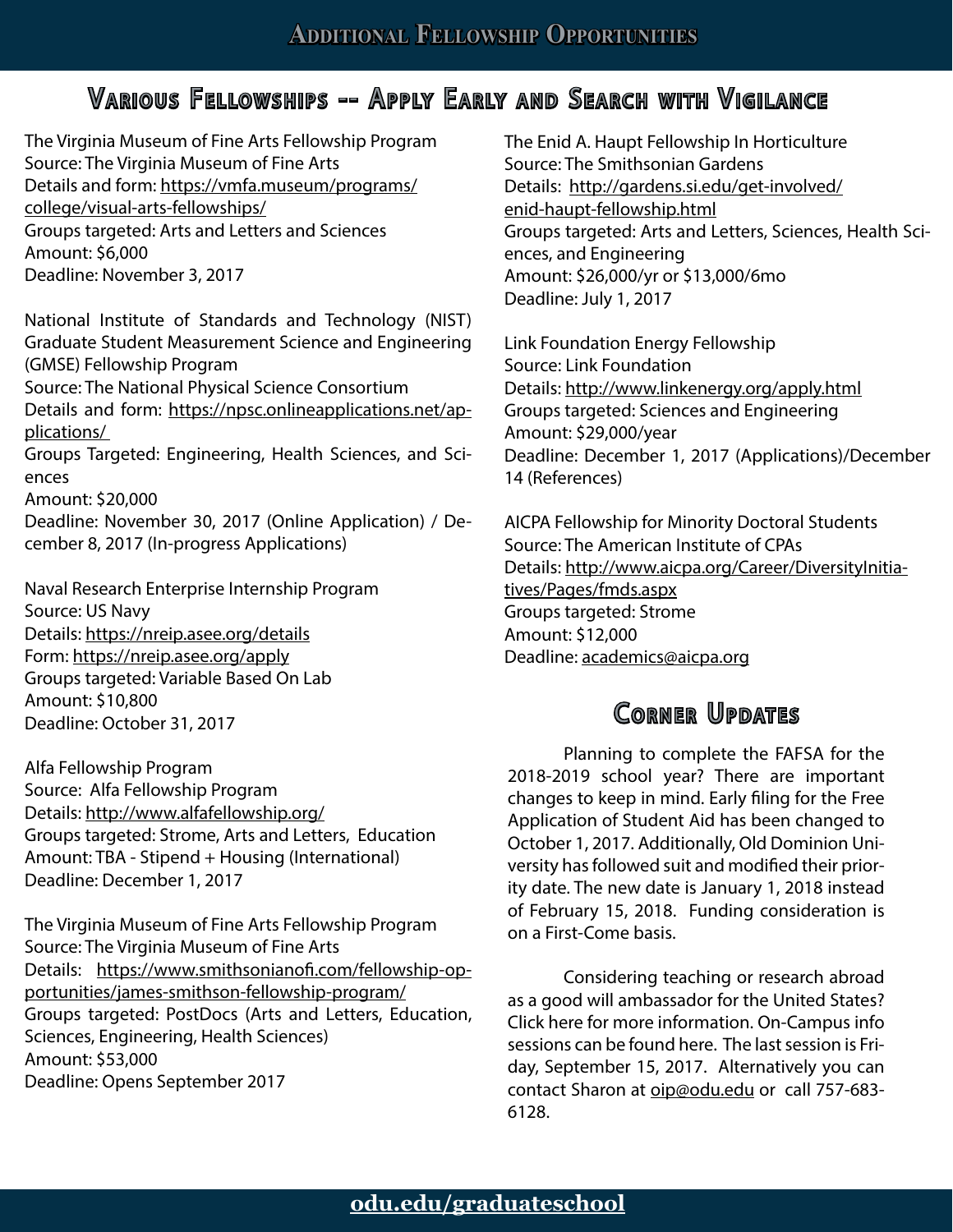

Register and Attend Talks From All **THREE** Programs

This highly innovative meeting is meant to cover product development from start to finish with three concurrent programs on Cell & Tissue Banking, Contaminant Control, and the very best in Process Analysis & Automation for a wide-range of applications including vaccines, antibodies, recombinant proteins, viral vectors, and cellular therapies.

This meeting will share the techniques and best practices needed to establish stable and well-characterized cell banks; the latest technologies to prevent, identify, and clear contaminants; as well as the most up-to-date analytical technology, and how it can be used to automate various unit operations and integrated, continuous processes. It will also cover the best applications of single-use components and systems, along with the most powerful single-use sensors.

For more information and to register, please visit:<isbiotech.org/5thfallmeeting>.

Editor's Note: Although this conference is bent toward science and engineering, all majors are welcome to volunteer, attend, and network. Relevant majors can present their work at both Fall and Spring Offerings.

#### **If there are conferences that you would like to see promoted, email xpalmer@odu.edu**

#### SUMMER RESIDENCIES TO AUGMENT YOUR EDUCATION

Summer and Annual residencies offer an invaluable experience. Below are interdisciplinary residencies to keep in mind. They can be a source of bonus credits towards independent studies, but make sure to plan well in advance and secure approval with your advisor and department. Your Graduate Program Director can help you prepare for these opportunities as their application windows open.





Residency: Graduate Scholarship Program Source: US Central Intelligence Agency Details: [https://www.cia.gov/careers/student-opportunities/graduate-scholarship](https://www.cia.gov/careers/student-opportunities/graduate-scholarship-program.html)[program.html](https://www.cia.gov/careers/student-opportunities/graduate-scholarship-program.html) Schools of Interest: All Deadline: April 1 - August 31 Contact: (703) 482-0623 /<https://www.cia.gov/contact-cia>

Residency: From the Laboratory to the Studio: Interdisciplinary Practices in Bio Art Source: New York City School of Visual Arts Details and form:<http://bioart.sva.edu/category/courses/summer/> Schools of Interest: All Deadline: April 15th (Priority Deadline) Contact: Suzanne Anker [biolab@sva.edu](mailto:biolab%40sva.edu), (+1) 212-592-2510, [http://bioart.sva.edu/](http://bioart.sva.edu/contact/) [contact/](http://bioart.sva.edu/contact/)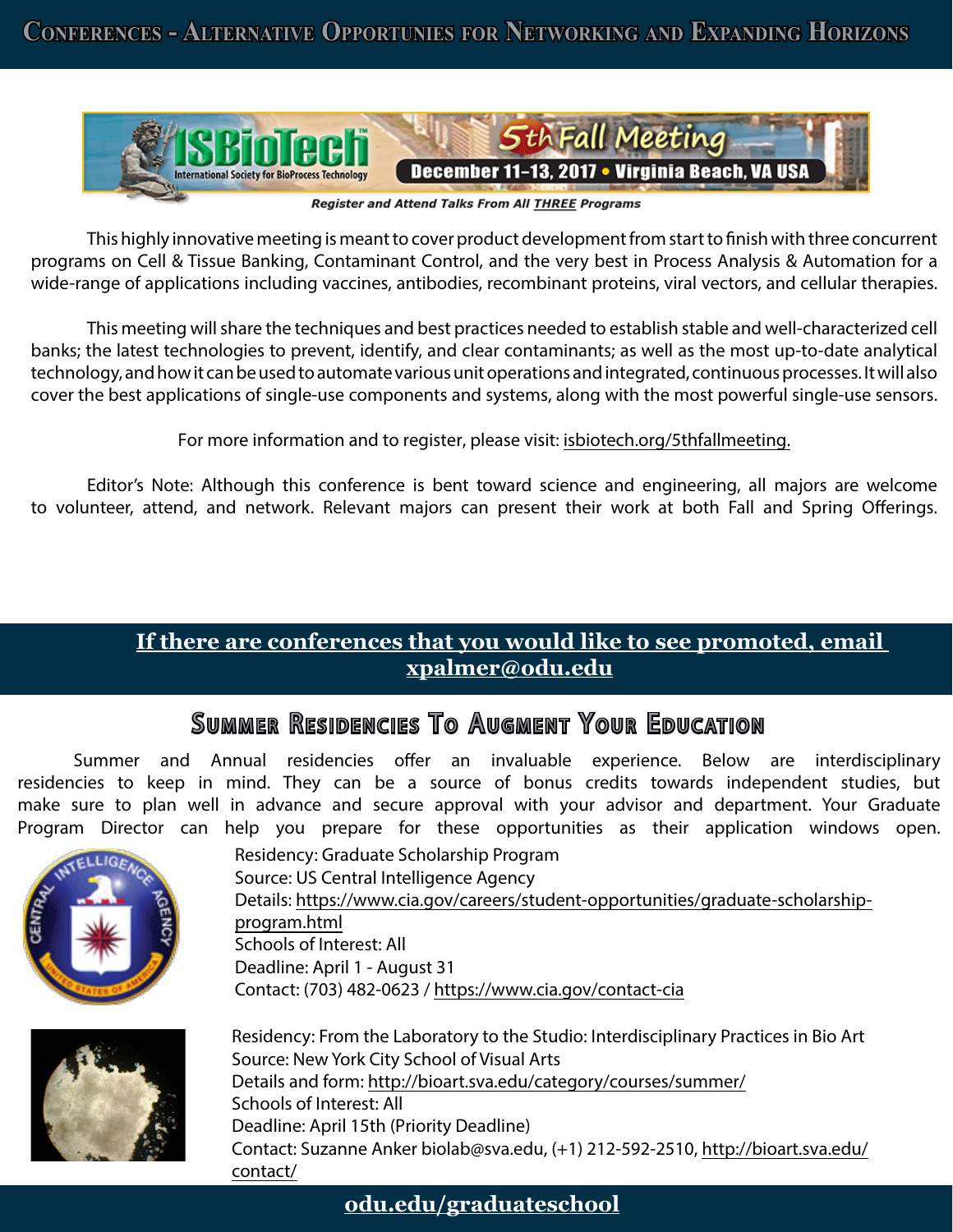#### **Editor's Corner**

### AN OPENING LETTER FROM A FELLOW STUDENT...

Howdy,

My name is Xavier-Lewis Palmer, and I am your new Graduate Administrative Assistant for Old Dominion University's Graduate School. My history with Old Dominion University spans quite a while. Many years ago, as a kid, I accompanied my mother to some of her classes, giving me exposure and a fondness for this school early on. By the time I entered college, I had seen a lot from our wanderings, but as before, I remembered that there's only so much that you can see walking around. The deeper and more precious experiences are not found solely in the buildings and facilities. Rather they are found in the people and experiences that occur around and within them. As follows, it was not until I had broken out of my shell and got involved with this University's numerous clubs, classes, and activities that I began to grow in my excitement.

By the time I graduated (B.A. in Philosophy and B.S. in Biology with EET and BME minors), I had been able to take part in multiple clubs filled with individuals from a diverse group of majors, intellectuals, and cultures, such as APASU, Capoeira Para Todos, IEEE, The Video Game Design and Development Club, and more. Additionally, I had accumulated significant research experience within science and engineering. After a short break following graduation, and after some time seeking different job opportunities, I decided to attend Eastern Virginia Medical School, obtaining my Masters of Science in Biotechnology. After another short break, I returned to Old Dominion University, where I am now.

As you can see, I have experienced quite a bit during my educational career, but my education shows no sign of stopping as is the case for many of you who are reading this now. I am excited to continue the tradition of generating the warmth and excitement that ODU has given me, up close and from afar, and I am even more excited to serve you all in the graduate community. My number one aim is to keep everyone informed of interesting happenings within and around the Graduate School and its students, while providing unique and interesting perspectives of graduate life, research, and opportunities, wherever possible. While I will seek examples to showcase here, I encourage you to contact me if there is an event or opportunity that you want showcased -- no matter how esoteric, zany, or unconventional. Interdisciplinary showcasing is highly valued, too. Hailing from multiple schools, clubs, and backgrounds, I am your advocate for getting your voice heard. I wish you all the best in your studies, whether you are just beginning your graduate work or near the finish line. Let the Graduate School and me do our best to show the region why Old Dominion University is the force that it is!

Best,

Xavier-Lewis Palmer The Graduate School (757) 683-5907 [xpalmer@odu.edu](Mailto:xpalmer@odu.edu)





Chances are that you may find me at your event, if it is on campus or deals with The Graduate School. Feel free to say hello and give your thoughts. We at the Graduate School are interested in ways that we can improve your experience and productivity. Here, I sat in on a lecture by Dr. Porter for the Graduate Teaching Assistant Institute. Students that I spoke with had a blast. If you would like to give an interview for prior and future events, as well as serve on panels, let us know. Channels for improving programs are open to all students, graduate and undergraduate, as well as faculty.